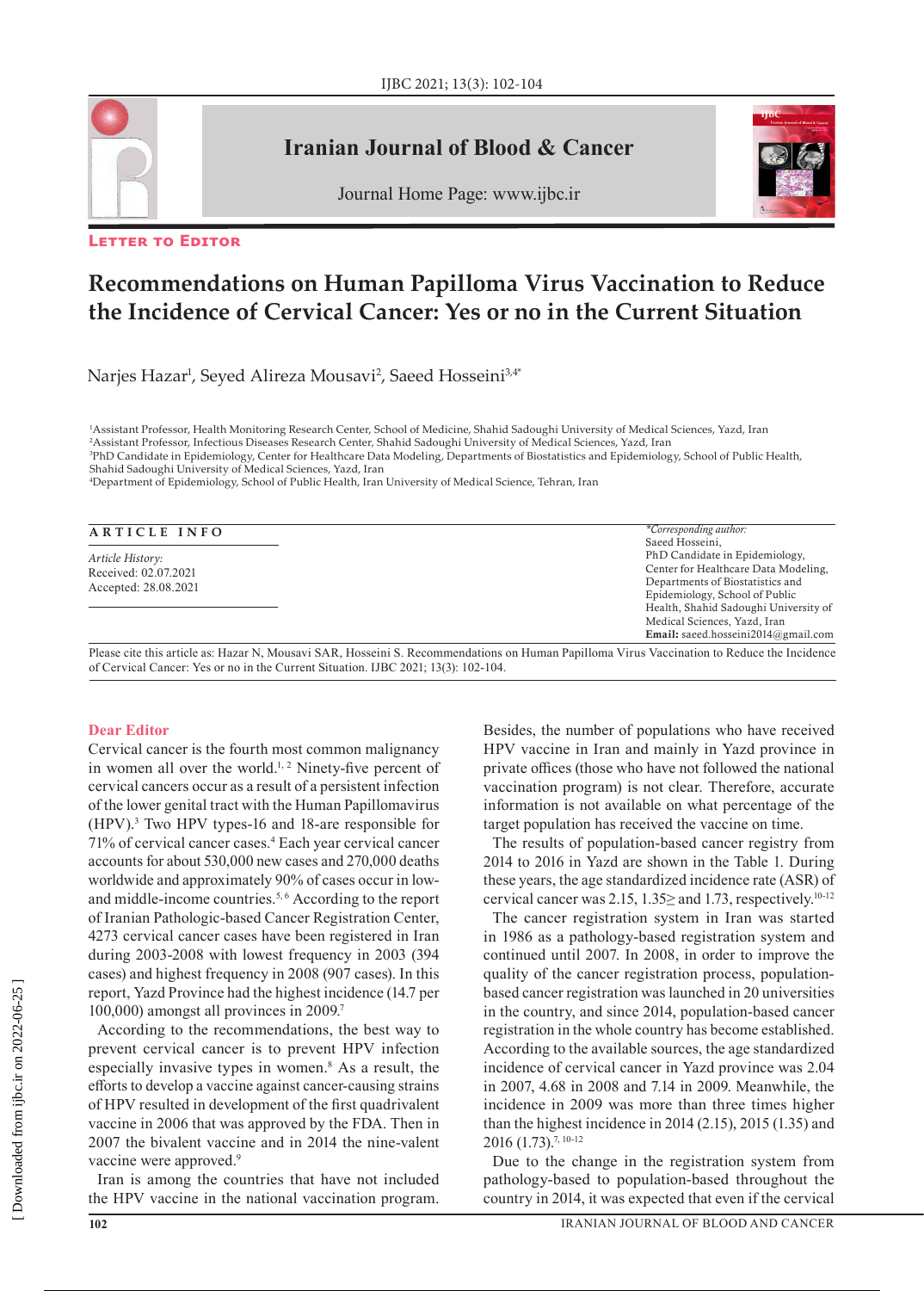| Table 1: Results of population-based cancer registry on cervical cancer from 2014 to 2016 in Yazd |
|---------------------------------------------------------------------------------------------------|
|---------------------------------------------------------------------------------------------------|

| $\ldots$           | 2014  | on voi <i>nom vanvoi</i> nom<br>2015 | 2016  |  |
|--------------------|-------|--------------------------------------|-------|--|
| Total number       | 11    | $\tau$                               | 10    |  |
| Percent (of total) | 0.53  | 0.34                                 | 0.9   |  |
| 25-29              | 0.00  | 0.00                                 | 1.80  |  |
| 30-34              | 0.00  | 1.75                                 | 1.63  |  |
| 35-39              | 2.56  | 2.38                                 | 4.30  |  |
| $40 - 44$          | 3.23  | 3.13                                 | 5.88  |  |
| 45-49              | 3.57  | 0.00                                 | 3.37  |  |
| $50 - 54$          | 8.70  | 8.33                                 | 0.00  |  |
| 55-59              | 10.53 | 5.00                                 | 4.89  |  |
| 60-64              | 7.14  | 0.00                                 | 0.00  |  |
| $65 - 69$          | 0.00  | 10.00                                | 0.00  |  |
| $70 - 74$          | 12.50 | 0.00                                 | 23.84 |  |
| 75-79              | 0.00  | 0.00                                 | 0.00  |  |
| 80-84              | 40.00 | 0.00                                 | 0.00  |  |
| $\geq 85$          | 0.00  | 0.00                                 | 0.00  |  |
| Crude Rate         | 2.13  | 1.32                                 | 1.81  |  |
| ASR                | 2.15  | 1.35                                 | 1.73  |  |

cancer incidence in the population remained without change, the incidence obtained from the population-based registration system would be higher. But the available evidence showed reverse results, so that in years 2014- 2016 the incidence was clearly decreased compared to 2007-2009.7, 10-12 The following reasons that might justify this decrease include: better diagnosis and treatment of dysplasia and carcinoma in situ, acceptable condom use among Iranian people for contraception and improving personal hygiene.

One of the current recommendations for preventing cervical cancer in the world is to use the three-dose HPV vaccine. In this regard, it seems necessary to pay attention to some points:

Prescribing a vaccine sustains a significant cost to the individuals and the health system in case of integration in the vaccination system; and on the other hand, considering that it does not take long to enter the market, its safety and efficacy in long term is under question. In one study published on the cost-effectiveness of HPV vaccine in Iran in 2018, it was pointed out that the use of vaccine in the condition of the country at that time did not seem to be cost-effective.<sup>13</sup>

As mentioned above, the incidence of cervical cancer has decreased in recent years. Given that the use of HPV vaccine is not common in Iran and the knowledge and awareness of the people about this virus and the vaccine is very low, it seems that the use of other methods such as sexual health education and using condoms and pap smears which were less expensive than vaccines, can largely justify this reduction.

Although in the past years we have witnessed a decrease in the incidence of cervical cancer, the HPV vaccine has not been a part of Iran's national vaccination program and still is not. There is not available information regarding vaccine use in Yazd province and it does not appear that a significant number of women have been vaccinated in recent years.

Therefore, it seems that the use of HPV vaccine to

prevent cervical cancer is not a perfect reasonable solution in the current situation and identifying more appropriate alternatives and expansion the use of previous strategies lead to significant reduction in the incidence of cervical cancer.

It seems it is not possible to have a single prescription for all regions and it is important to decide whether to vaccinate people in each region based on the prevalence of cancer, access to the vaccine, and the cost of the vaccine. The authors emphasis that the recommendation about the vaccination in this letter is made by them and could not be generalized.

## **Conflict of Interest:** None declared.

## **References**

- 1. Bray F, Ferlay J, Soerjomataram I, Siegel RL, Torre LA, Jemal A. Global cancer statistics 2018: GLOBOCAN estimates of incidence and mortality worldwide for 36 cancers in 185 countries. CA Cancer J Clin. 2018;68(6):394-424.doi: 10.3322/caac.21492. PubMed PMID: 30207593.
- 2. Canfell K. Towards the global elimination of cervical cancer. Papillomavirus Res. 2019;8:100170.doi: 10.1016/j.pvr.2019.100170. PubMed PMID: 31176807. PubMed Central PMCID: PMC6722296.
- 3. Network CGAR. Integrated genomic and molecular characterization of cervical cancer. Nature. 2017;543(7645):378-84.
- 4. Bhatla N, Aoki D, Sharma DN, Sankaranarayanan R. Cancer of the cervix uteri. Int J Gynaecol Obstet. 2018;143 Suppl 2:22-36.doi: 10.1002/ijgo.12611. PubMed PMID: 30306584.
- 5. Cohen PA, Jhingran A, Oaknin A, Denny L. Cervical cancer. Lancet. 2019;393(10167):169-82.doi: 10.1016/ S0140-6736(18)32470-X. PubMed PMID: 30638582.
- 6. Small Jr W, Bacon MA, Bajaj A, Chuang LT, Fisher BJ, Harkenrider MM, et al. Cervical cancer: a global